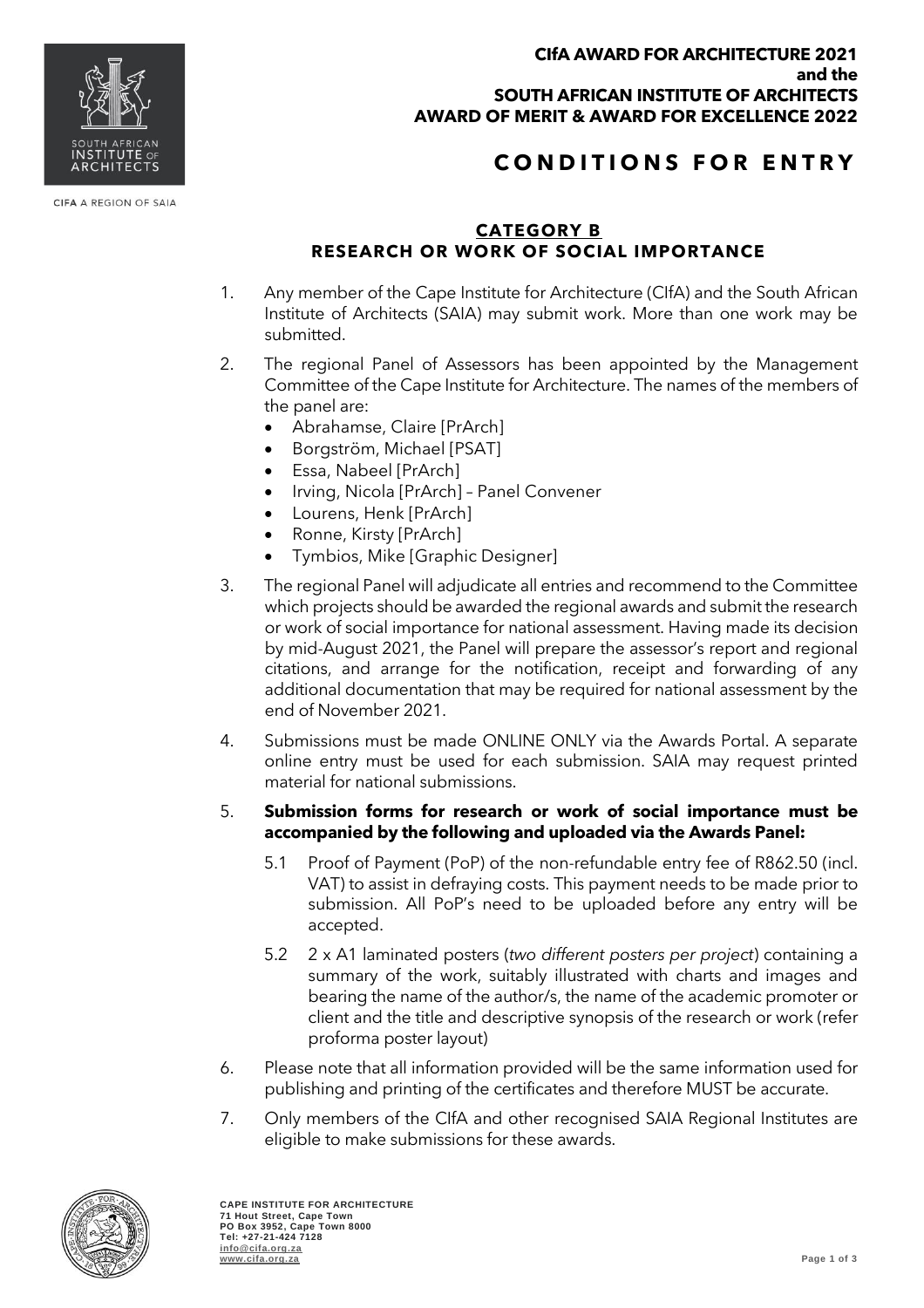#### **CIfA AWARD FOR ARCHITECTURE 2021 and the SOUTH AFRICAN INSTITUTE OF ARCHITECTS AWARD OF MERIT & AWARD FOR EXCELLENCE 2022**

# **C O N D I T I O N S F O R E N T R Y**

8. The research or work of social importance which has received a regional Award for Architecture in 2021 and meets SAIA's eligibility requirements will be submitted for consideration for the SAIA national awards; the Award of Merit and the Award for Excellence.

### **Submissions must be uploaded via the portal provided by no later than Monday 7 June 2021**

### **THE FOLLOWING CONDITIONS WILL APPLY IF THE WORK RECEIVES A CIFA AWARD FOR ARCHITECTURE AND IS ELIGIBLE FOR ENTRY INTO THE SAIA AWARDS PROGRAMME.**

### **CATEGORY B RESEARCH OR WORK OF SOCIAL IMPORTANCE**

- 1. A submission will ONLY be considered eligible for entry in the National SAIA awards if the practice is enrolled as a SAIA member. The recipient/s of the award at the awards ceremony must be a member of SAIA in his/her individual capacity. Entries should identify clearly whether the entry also meets the requirements for consideration of a SAIA award.
- 2. If the research or work qualifies for national adjudication, the Regional Panel will notify the member/s timeously. For the national adjudication, exhibition and record purposes, the following documentation must be submitted to SAIA by the end of November 2021 by the appropriate Regional Institute:
	- **2.1 6 copies of an A4 brochure** (or A3 folded to A4 size), containing:
		- a. Completed submission form.
		- b. A brief description of the research or work of approximately 300 words by the author. A one sentence summary of the work and its importance should be included.
		- c. A brief comment on the research or work not exceeding 300 words from the academic promoter or client.
		- d. Consent for the work from the promoter / client to be entered into the awards.
		- e. A copy of the full documentation (research or work of social importance).
	- **2.2 2 x different posters per project** A1 laminated posters containing a summary of the work, suitably illustrated with charts and images and bearing the name of the author/s, the name of the academic promoter or client and the title and descriptive synopsis of the research or work (refer proforma poster layout).







CIFA A REGION OF SAIA